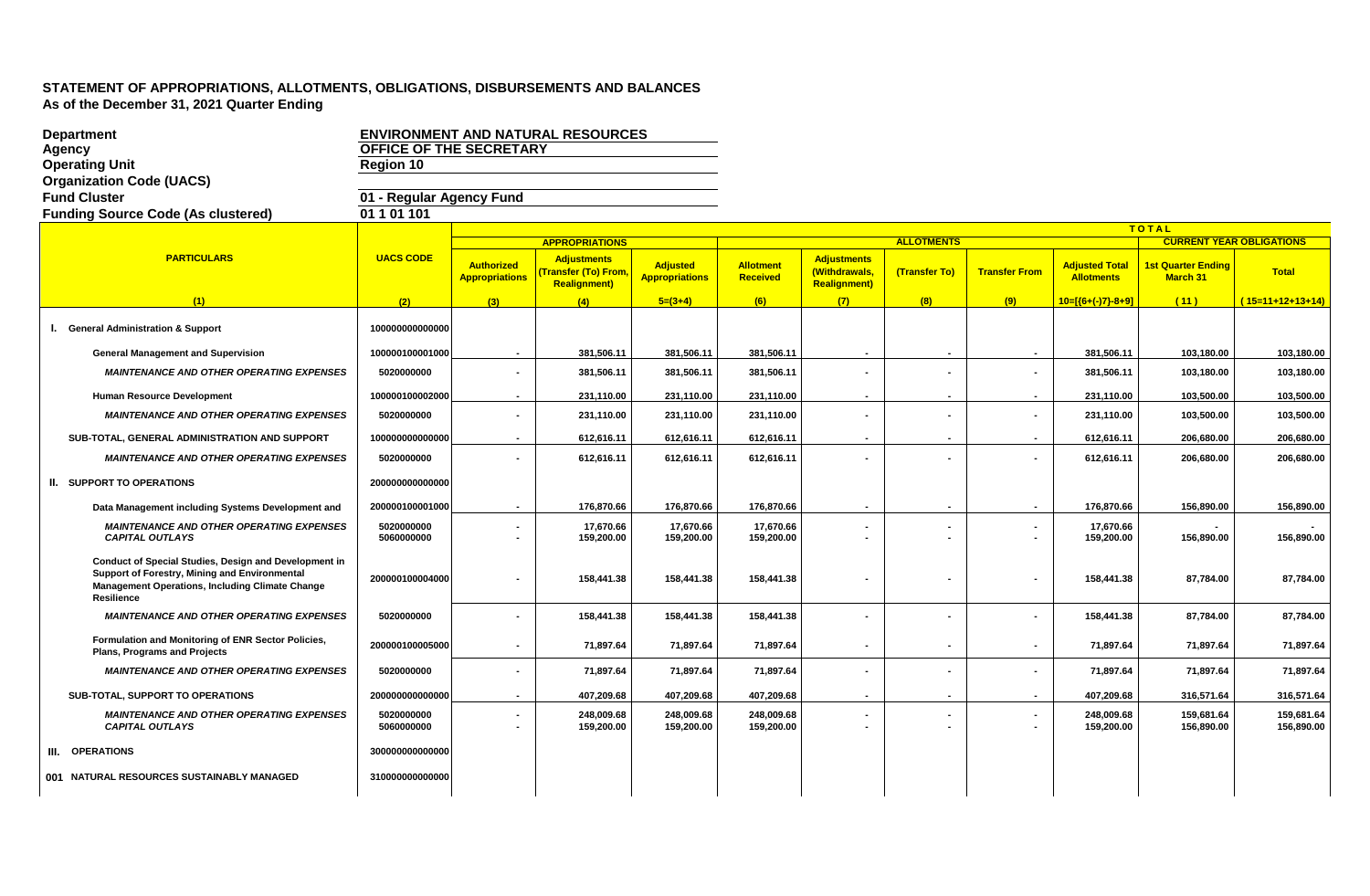|      | <b>Department</b>                                                                                                                                                                     | <b>ENVIRONMEN</b>        |                                       | FAR No. 1                         |                                            |                                         |                   |                           |                         |                         |
|------|---------------------------------------------------------------------------------------------------------------------------------------------------------------------------------------|--------------------------|---------------------------------------|-----------------------------------|--------------------------------------------|-----------------------------------------|-------------------|---------------------------|-------------------------|-------------------------|
|      | <b>Agency</b>                                                                                                                                                                         | OFFICE OF TH             |                                       |                                   |                                            |                                         |                   |                           |                         |                         |
|      | <b>Operating Unit</b>                                                                                                                                                                 | <b>Region 10</b>         |                                       |                                   | <b>Current Year Appropriations</b>         |                                         |                   |                           |                         |                         |
|      | <b>Organization Code (UACS)</b>                                                                                                                                                       |                          |                                       |                                   | Supplemental Appropriations                |                                         |                   |                           |                         |                         |
|      | <b>Fund Cluster</b>                                                                                                                                                                   | 01 - Regular A           |                                       |                                   | <b>Continuing Appropriations</b>           |                                         |                   |                           |                         |                         |
|      | <b>Funding Source Code (As clustered)</b>                                                                                                                                             | 01 1 01 101              |                                       |                                   |                                            |                                         |                   |                           |                         |                         |
|      |                                                                                                                                                                                       |                          |                                       | <b>CURRENT YEAR DISBURSEMENTS</b> |                                            | <b>BALANCES</b>                         |                   |                           | <b>Utilization</b><br>% | <b>Utilization</b><br>% |
|      | <b>PARTICULARS</b>                                                                                                                                                                    | <b>UACS CODE</b>         |                                       |                                   |                                            |                                         |                   | <b>Unpaid Obligations</b> |                         |                         |
|      |                                                                                                                                                                                       |                          | <b>1st Quarter Ending</b><br>March 31 | <b>Total</b>                      | <b>Unreleased</b><br><b>Appropriations</b> | <b>Unobligated</b><br><b>Allotments</b> | <b>Due and</b>    | <b>Not Yet Due</b>        |                         | (disb/oblig)            |
|      |                                                                                                                                                                                       |                          |                                       |                                   |                                            |                                         | <b>Demandable</b> | and<br><b>Demandable</b>  | (oblig/allot)           |                         |
|      | (1)                                                                                                                                                                                   | (2)                      | (16)                                  | $(20=16+17+18+19)$                | $21=(5-10)$                                | $22=(10-15)$                            | (23)              | (24)                      |                         |                         |
|      | I. General Administration & Support                                                                                                                                                   | 100000000000000          |                                       |                                   |                                            |                                         |                   |                           |                         |                         |
|      | <b>General Management and Supervision</b>                                                                                                                                             | 100000100001000          | 64,467.64                             | 64,467.64                         | $\sim$                                     | 278,326.11                              |                   | 38,712.36                 | 27.05                   | 62.48                   |
|      | <b>MAINTENANCE AND OTHER OPERATING EXPENSES</b>                                                                                                                                       | 5020000000               | 64,467.64                             | 64,467.64                         | $\blacksquare$                             | 278,326.11                              |                   | 38,712.36                 | 27.05                   | 62.48                   |
|      | <b>Human Resource Development</b>                                                                                                                                                     | 100000100002000          | 26,460.00                             | 26,460.00                         | $\sim$                                     | 127,610.00                              | $\blacksquare$    | 77,040.00                 | 44.78                   | 25.57                   |
|      | <b>MAINTENANCE AND OTHER OPERATING EXPENSES</b>                                                                                                                                       | 5020000000               | 26,460.00                             | 26,460.00                         | $\blacksquare$                             | 127,610.00                              |                   | 77,040.00                 | 44.78                   | 25.57                   |
|      | SUB-TOTAL, GENERAL ADMINISTRATION AND SUPPORT                                                                                                                                         | 100000000000000          | 90,927.64                             | 90,927.64                         | $\sim$                                     | 405,936.11                              |                   | 115,752.36                | 33.74                   | 43.99                   |
|      | <b>MAINTENANCE AND OTHER OPERATING EXPENSES</b>                                                                                                                                       | 5020000000               | 90,927.64                             | 90,927.64                         |                                            | 405,936.11                              |                   | 115,752.36                | 33.74                   | 43.99                   |
|      | <b>II. SUPPORT TO OPERATIONS</b>                                                                                                                                                      | 200000000000000          |                                       |                                   |                                            |                                         |                   |                           |                         |                         |
|      | Data Management including Systems Development and                                                                                                                                     | 200000100001000          | 149,872.14                            | 149,872.14                        | $\sim$                                     | 19,980.66                               | $\blacksquare$    | 7,017.86                  | 88.70                   | 95.53                   |
|      | <b>MAINTENANCE AND OTHER OPERATING EXPENSES</b><br><b>CAPITAL OUTLAYS</b>                                                                                                             | 5020000000<br>5060000000 | 149,872.14                            | 149,872.14                        |                                            | 17,670.66<br>2,310.00                   |                   | 7,017.86                  | 98.55                   | 95.53                   |
|      | Conduct of Special Studies, Design and Development in<br>Support of Forestry, Mining and Environmental<br><b>Management Operations, Including Climate Change</b><br><b>Resilience</b> | 200000100004000          | 74,481.52                             | 74,481.52                         | ä,                                         | 70,657.38                               |                   | 13,302.48                 | 55.40                   | 84.85                   |
|      | <b>MAINTENANCE AND OTHER OPERATING EXPENSES</b>                                                                                                                                       | 5020000000               | 74,481.52                             | 74,481.52                         | L.                                         | 70,657.38                               |                   | 13,302.48                 | 55.40                   | 84.85                   |
|      | Formulation and Monitoring of ENR Sector Policies,<br><b>Plans, Programs and Projects</b>                                                                                             | 200000100005000          |                                       |                                   |                                            |                                         |                   | 71,897.64                 | 100.00                  | $\sim$                  |
|      | <b>MAINTENANCE AND OTHER OPERATING EXPENSES</b>                                                                                                                                       | 5020000000               |                                       |                                   | $\blacksquare$                             |                                         |                   | 71.897.64                 | 100.00                  | $\sim$                  |
|      | SUB-TOTAL, SUPPORT TO OPERATIONS                                                                                                                                                      | 200000000000000          | 224,353.66                            | 224,353.66                        | $\blacksquare$                             | 90,638.04                               | $\sim$            | 92,217.98                 | 77.74                   | 70.87                   |
|      | <b>MAINTENANCE AND OTHER OPERATING EXPENSES</b><br><b>CAPITAL OUTLAYS</b>                                                                                                             | 5020000000<br>5060000000 | 74,481.52<br>149,872.14               | 74,481.52<br>149,872.14           | ÷,                                         | 88,328.04<br>2,310.00                   | $\sim$            | 85,200.12<br>7,017.86     | 64.39<br>98.55          | 46.64<br>95.53          |
| III. | <b>OPERATIONS</b>                                                                                                                                                                     | 300000000000000          |                                       |                                   |                                            |                                         |                   |                           |                         |                         |
|      | 001 NATURAL RESOURCES SUSTAINABLY MANAGED                                                                                                                                             | 310000000000000          |                                       |                                   |                                            |                                         |                   |                           |                         |                         |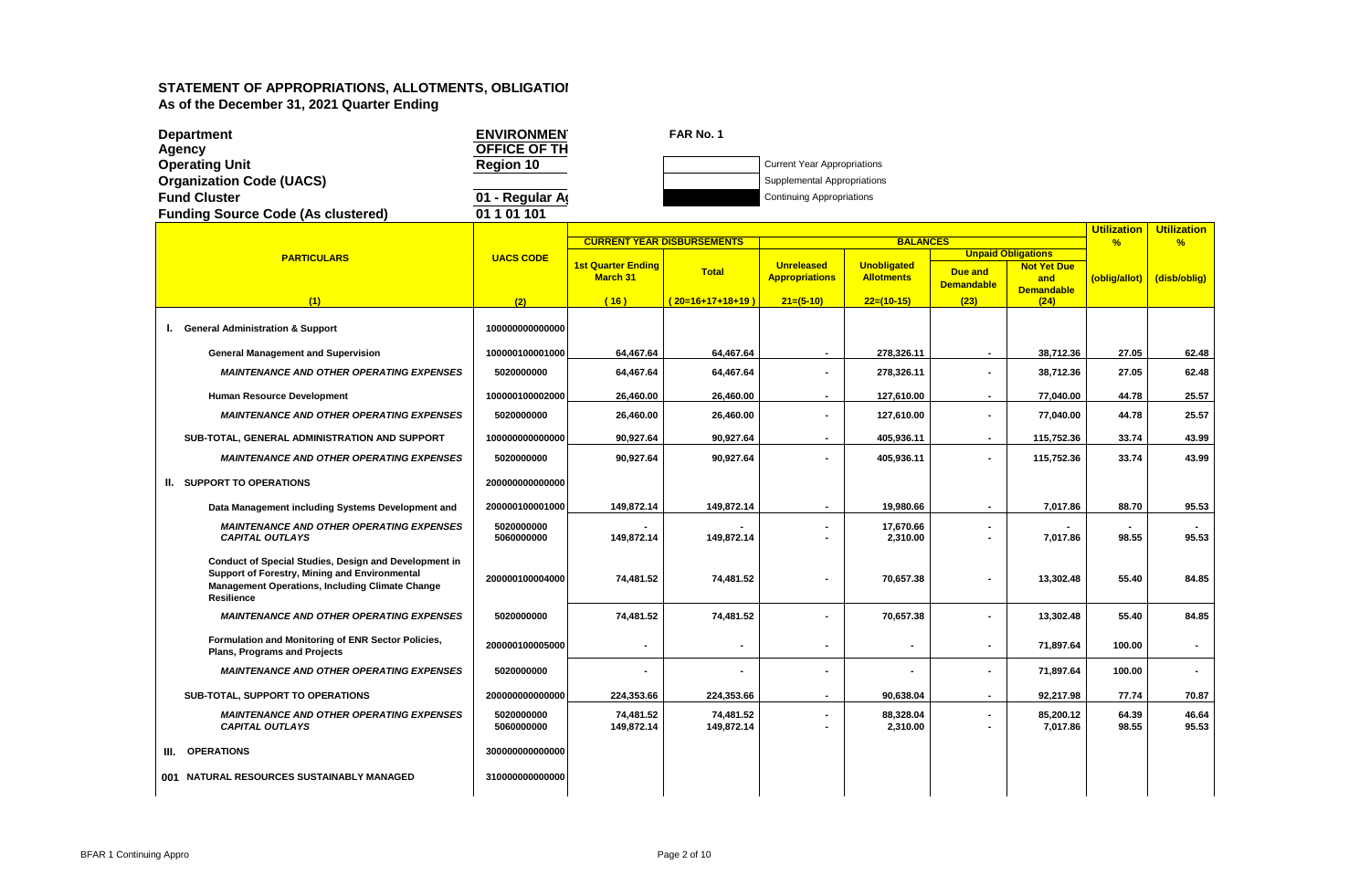| <b>Department</b>                                                                    |                          |                                            | <b>ENVIRONMENT AND NATURAL RESOURCES</b>                                       |                                          |                                     |                                                            |                   |                          |                                            |                                       |                                 |
|--------------------------------------------------------------------------------------|--------------------------|--------------------------------------------|--------------------------------------------------------------------------------|------------------------------------------|-------------------------------------|------------------------------------------------------------|-------------------|--------------------------|--------------------------------------------|---------------------------------------|---------------------------------|
| Agency                                                                               | OFFICE OF THE SECRETARY  |                                            |                                                                                |                                          |                                     |                                                            |                   |                          |                                            |                                       |                                 |
| <b>Operating Unit</b>                                                                | <b>Region 10</b>         |                                            |                                                                                |                                          |                                     |                                                            |                   |                          |                                            |                                       |                                 |
| <b>Organization Code (UACS)</b>                                                      |                          |                                            |                                                                                |                                          |                                     |                                                            |                   |                          |                                            |                                       |                                 |
| <b>Fund Cluster</b>                                                                  | 01 - Regular Agency Fund |                                            |                                                                                |                                          |                                     |                                                            |                   |                          |                                            |                                       |                                 |
| <b>Funding Source Code (As clustered)</b>                                            | 01 1 01 101              |                                            |                                                                                |                                          |                                     |                                                            |                   |                          |                                            |                                       |                                 |
|                                                                                      |                          |                                            |                                                                                |                                          |                                     |                                                            |                   |                          |                                            | <b>TOTAL</b>                          |                                 |
|                                                                                      |                          |                                            | <b>APPROPRIATIONS</b>                                                          |                                          |                                     |                                                            | <b>ALLOTMENTS</b> |                          |                                            |                                       | <b>CURRENT YEAR OBLIGATIONS</b> |
| <b>PARTICULARS</b>                                                                   | <b>UACS CODE</b>         | <b>Authorized</b><br><b>Appropriations</b> | <b>Adjustments</b><br><mark>(Transfer (To) From</mark><br><b>Realignment</b> ) | <b>Adjusted</b><br><b>Appropriations</b> | <b>Allotment</b><br><b>Received</b> | <b>Adjustments</b><br>(Withdrawals,<br><b>Realignment)</b> | (Transfer To)     | <b>Transfer From</b>     | <b>Adjusted Total</b><br><b>Allotments</b> | <b>1st Quarter Ending</b><br>March 31 | <b>Total</b>                    |
| (1)                                                                                  | (2)                      | (3)                                        | (4)                                                                            | $5=(3+4)$                                | (6)                                 | (7)                                                        | (8)               | (9)                      | $10=[(6+(-)7)-8+9]$                        | (11)                                  | $(15=11+12+13+14)$              |
| NATURAL RESOURCES ENFORCEMENT AND REGULATORY<br><b>PROGRAM</b>                       | 310100000000000          |                                            |                                                                                |                                          |                                     |                                                            |                   |                          |                                            |                                       |                                 |
| Natural Resources Management Arrangement/Agreement<br>and Permit Issuance            | 310100100001000          | $\overline{\phantom{a}}$                   | 13,806.00                                                                      | 13,806.00                                | 13,806.00                           | $\overline{\phantom{a}}$                                   | $\sim$            | $\blacksquare$           | 13,806.00                                  | 13,806.00                             | 13,806.00                       |
| <b>MAINTENANCE AND OTHER OPERATING EXPENSES</b>                                      | 5020000000               |                                            | 13,806.00                                                                      | 13,806.00                                | 13,806.00                           |                                                            |                   |                          | 13,806.00                                  | 13,806.00                             | 13,806.00                       |
| TOTAL - NATURAL RESOURCES ENFORCEMENT AND<br><b>REGULATORY PROGRAM</b>               | 310100000000000          |                                            | 13,806.00                                                                      | 13,806.00                                | 13,806.00                           |                                                            |                   |                          | 13,806.00                                  | 13,806.00                             | 13,806.00                       |
| <b>MAINTENANCE AND OTHER OPERATING EXPENSES</b>                                      | 5020000000               |                                            | 13,806.00                                                                      | 13,806.00                                | 13,806.00                           |                                                            |                   | $\overline{\phantom{a}}$ | 13,806.00                                  | 13,806.00                             | 13,806.00                       |
| NATURAL RESOURCES CONSERVATION AND<br><b>DEVELOPMENT PROGRAM</b>                     | 310200000000000          |                                            |                                                                                |                                          |                                     |                                                            |                   |                          |                                            |                                       |                                 |
| Protected Areas, Caves and Wetlands Development and<br><b>Management Sub-Program</b> | 310201000000000          |                                            |                                                                                |                                          |                                     |                                                            |                   |                          |                                            |                                       |                                 |
| Protected Areas Development and Management                                           | 310201100001000          | $\sim$                                     | 230,727.94                                                                     | 230,727.94                               | 230,727.94                          |                                                            | $\blacksquare$    | $\blacksquare$           | 230,727.94                                 | 44,547.94                             | 44,547.94                       |
| <b>MAINTENANCE AND OTHER OPERATING EXPENSES</b>                                      | 5020000000               |                                            | 230,727.94                                                                     | 230,727.94                               | 230,727.94                          |                                                            |                   |                          | 230,727.94                                 | 44,547.94                             | 44,547.94                       |
| Wildlife Resources Conservation Sub-Program                                          | 310202000000000          |                                            |                                                                                |                                          |                                     |                                                            |                   |                          |                                            |                                       |                                 |
| Protection and Conservation Wildlife                                                 | 310202100001000          | $\overline{\phantom{a}}$                   | 50,000.00                                                                      | 50,000.00                                | 50,000.00                           | $\blacksquare$                                             | $\blacksquare$    | $\sim$                   | 50,000.00                                  | 50,000.00                             | 50,000.00                       |
| <b>MAINTENANCE AND OTHER OPERATING EXPENSES</b>                                      | 5020000000               |                                            | 50,000.00                                                                      | 50,000.00                                | 50,000.00                           |                                                            |                   | $\overline{\phantom{a}}$ | 50,000.00                                  | 50,000.00                             | 50,000.00                       |
| For the Requirements of the Comprehensive Agrarian<br>Reform Program                 | 310204100002000          | $\blacksquare$                             | 885,101.90                                                                     | 885,101.90                               | 885,101.90                          | $\blacksquare$                                             |                   | $\sim$                   | 885,101.90                                 | 20,081.50                             | 20,081.50                       |
| <b>MAINTENANCE AND OTHER OPERATING EXPENSES</b>                                      | 5020000000               |                                            | 885,101.90                                                                     | 885,101.90                               | 885,101.90                          |                                                            |                   |                          | 885,101.90                                 | 20,081.50                             | 20,081.50                       |
| Program Beneficiaries Development                                                    | 310204100002000          | $\sim$                                     | 37,332.50                                                                      | 37,332.50                                | 37,332.50                           | $\blacksquare$                                             | $\blacksquare$    | $\sim$                   | 37,332.50                                  | 20,081.50                             | 20,081.50                       |
| <b>MAINTENANCE AND OTHER OPERATING EXPENSES</b>                                      | 5020000000               |                                            | 37,332.50                                                                      | 37,332.50                                | 37,332.50                           | $\blacksquare$                                             |                   | $\blacksquare$           | 37,332.50                                  | 20,081.50                             | 20,081.50                       |
| Land Surveys and Disposition                                                         | 310204100002000          |                                            | 847,769.40                                                                     | 847,769.40                               | 847,769.40                          |                                                            | $\sim$            |                          | 847,769.40                                 | $\sim$                                |                                 |
| <b>MAINTENANCE AND OTHER OPERATING EXPENSES</b>                                      | 5020000000               |                                            | 847,769.40                                                                     | 847,769.40                               | 847,769.40                          |                                                            |                   | $\overline{\phantom{a}}$ | 847,769.40                                 | $\blacksquare$                        |                                 |
| SUB TOTAL - Land Management Sub-Program                                              | 310204000000000          |                                            | 885,101.90                                                                     | 885,101.90                               | 885,101.90                          |                                                            |                   | $\overline{\phantom{a}}$ | 885,101.90                                 | 20,081.50                             | 20,081.50                       |
| <b>MAINTENANCE AND OTHER OPERATING EXPENSES</b>                                      | 5020000000               |                                            | 885,101.90                                                                     | 885,101.90                               | 885,101.90                          | $\blacksquare$                                             | $\sim$            | $\sim$                   | 885,101.90                                 | 20,081.50                             | 20,081.50                       |
|                                                                                      |                          |                                            |                                                                                |                                          |                                     |                                                            |                   |                          |                                            |                                       |                                 |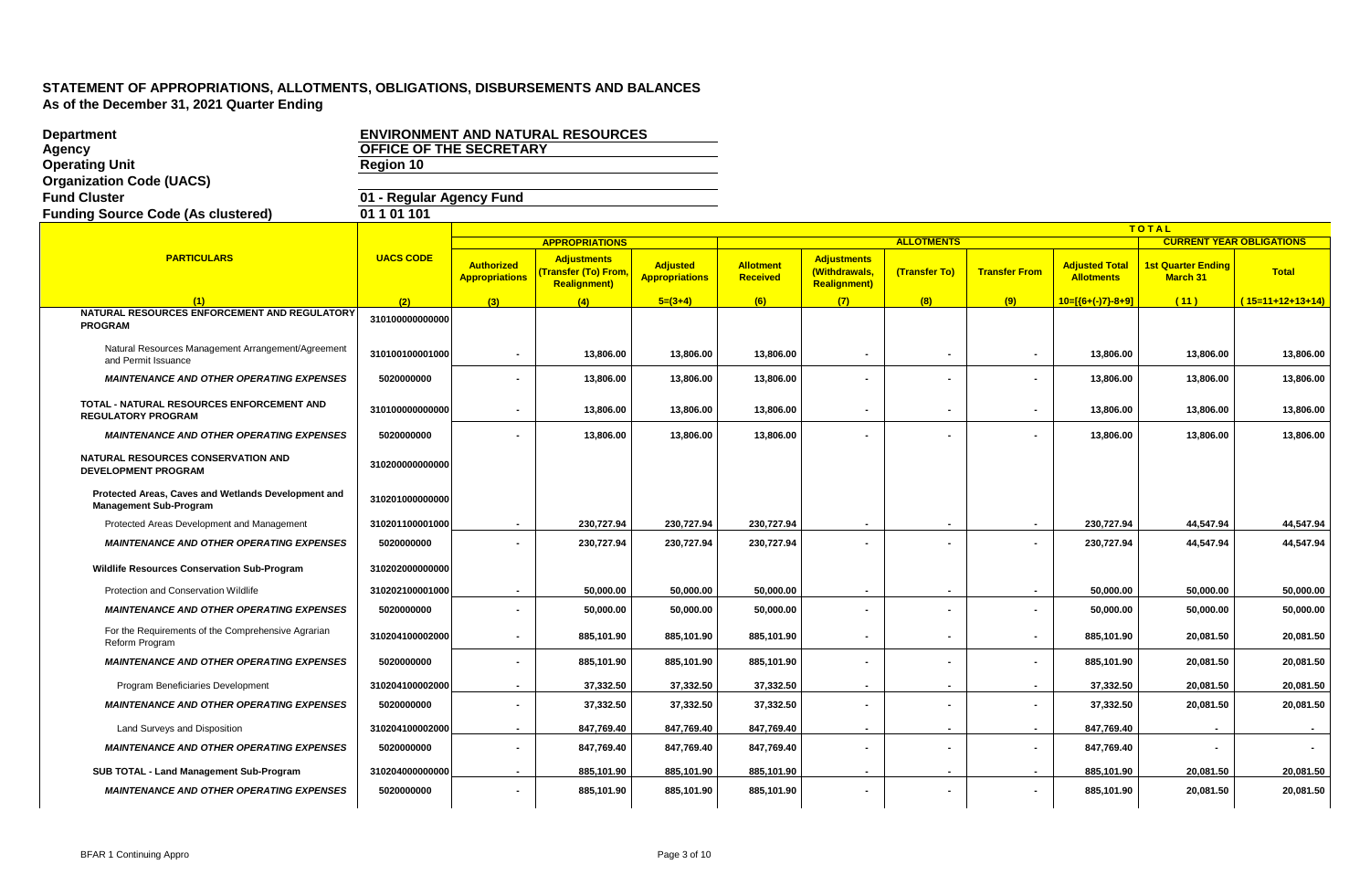| <b>Department</b>                                                                    | <b>ENVIRONMEN</b> |                                              | FAR No. 1                         |                                            |                                         |                                     |                                                |                    |                    |
|--------------------------------------------------------------------------------------|-------------------|----------------------------------------------|-----------------------------------|--------------------------------------------|-----------------------------------------|-------------------------------------|------------------------------------------------|--------------------|--------------------|
| <b>Agency</b>                                                                        | OFFICE OF TH      |                                              |                                   |                                            |                                         |                                     |                                                |                    |                    |
| <b>Operating Unit</b>                                                                | Region 10         |                                              |                                   | <b>Current Year Appropriations</b>         |                                         |                                     |                                                |                    |                    |
| <b>Organization Code (UACS)</b>                                                      |                   |                                              |                                   | Supplemental Appropriations                |                                         |                                     |                                                |                    |                    |
| <b>Fund Cluster</b>                                                                  | 01 - Regular A    |                                              |                                   | <b>Continuing Appropriations</b>           |                                         |                                     |                                                |                    |                    |
| <b>Funding Source Code (As clustered)</b>                                            | 01101101          |                                              |                                   |                                            |                                         |                                     |                                                |                    |                    |
|                                                                                      |                   |                                              |                                   |                                            | <b>BALANCES</b>                         |                                     |                                                | <b>Utilization</b> | <b>Utilization</b> |
|                                                                                      |                   |                                              | <b>CURRENT YEAR DISBURSEMENTS</b> |                                            |                                         |                                     | <b>Unpaid Obligations</b>                      | $\frac{9}{6}$      | %                  |
| <b>PARTICULARS</b>                                                                   | <b>UACS CODE</b>  | <b>1st Quarter Ending</b><br><b>March 31</b> | <b>Total</b>                      | <b>Unreleased</b><br><b>Appropriations</b> | <b>Unobligated</b><br><b>Allotments</b> | <b>Due and</b><br><b>Demandable</b> | <b>Not Yet Due</b><br>and<br><b>Demandable</b> | (oblig/allot)      | (disb/oblig)       |
| (1)                                                                                  | (2)               | (16)                                         | $(20=16+17+18+19)$                | $21=(5-10)$                                | $22=(10-15)$                            | (23)                                | (24)                                           |                    |                    |
| NATURAL RESOURCES ENFORCEMENT AND REGULATORY<br><b>PROGRAM</b>                       | 310100000000000   |                                              |                                   |                                            |                                         |                                     |                                                |                    |                    |
| Natural Resources Management Arrangement/Agreement<br>and Permit Issuance            | 310100100001000   | 7,099.56                                     | 7,099.56                          | $\blacksquare$                             |                                         |                                     | 6,706.44                                       | 100.00             | 51.42              |
| <b>MAINTENANCE AND OTHER OPERATING EXPENSES</b>                                      | 5020000000        | 7,099.56                                     | 7,099.56                          |                                            |                                         |                                     | 6,706.44                                       | 100.00             | 51.42              |
| TOTAL - NATURAL RESOURCES ENFORCEMENT AND<br><b>REGULATORY PROGRAM</b>               | 310100000000000   | 7,099.56                                     | 7,099.56                          |                                            |                                         |                                     | 6,706.44                                       | 100.00             | 51.42              |
| <b>MAINTENANCE AND OTHER OPERATING EXPENSES</b>                                      | 5020000000        | 7.099.56                                     | 7,099.56                          |                                            |                                         |                                     | 6,706.44                                       | 100.00             | 51.42              |
| NATURAL RESOURCES CONSERVATION AND<br><b>DEVELOPMENT PROGRAM</b>                     | 310200000000000   |                                              |                                   |                                            |                                         |                                     |                                                |                    |                    |
| Protected Areas, Caves and Wetlands Development and<br><b>Management Sub-Program</b> | 310201000000000   |                                              |                                   |                                            |                                         |                                     |                                                |                    |                    |
| Protected Areas Development and Management                                           | 310201100001000   | 44,547.94                                    | 44,547.94                         |                                            | 186.180.00                              |                                     | 0.00                                           | 19.31              | 100.00             |
| <b>MAINTENANCE AND OTHER OPERATING EXPENSES</b>                                      | 5020000000        | 44,547.94                                    | 44,547.94                         |                                            | 186,180.00                              |                                     | 0.00                                           | 19.31              | 100.00             |
| Wildlife Resources Conservation Sub-Program                                          | 310202000000000   |                                              |                                   |                                            |                                         |                                     |                                                |                    |                    |
| Protection and Conservation Wildlife                                                 | 310202100001000   |                                              | $\blacksquare$                    | $\overline{\phantom{a}}$                   |                                         | $\blacksquare$                      | 50,000.00                                      | 100.00             |                    |
| <b>MAINTENANCE AND OTHER OPERATING EXPENSES</b>                                      | 5020000000        |                                              |                                   | $\blacksquare$                             |                                         | $\blacksquare$                      | 50.000.00                                      | 100.00             | $\sim$             |
| For the Requirements of the Comprehensive Agrarian<br>Reform Program                 | 310204100002000   | 16,296.00                                    | 16,296.00                         | $\blacksquare$                             | 865,020.40                              | $\blacksquare$                      | 3,785.50                                       | 2.27               | 81.15              |
| <b>MAINTENANCE AND OTHER OPERATING EXPENSES</b>                                      | 5020000000        | 16,296.00                                    | 16,296.00                         |                                            | 865,020.40                              |                                     | 3,785.50                                       | 2.27               | 81.15              |
| Program Beneficiaries Development                                                    | 310204100002000   | 16,296.00                                    | 16,296.00                         | $\blacksquare$                             | 17,251.00                               |                                     | 3,785.50                                       | 53.79              | 81.15              |
| <b>MAINTENANCE AND OTHER OPERATING EXPENSES</b>                                      | 5020000000        | 16,296.00                                    | 16,296.00                         |                                            | 17,251.00                               |                                     | 3,785.50                                       | 53.79              | 81.15              |
| Land Surveys and Disposition                                                         | 310204100002000   |                                              |                                   |                                            | 847,769.40                              | $\blacksquare$                      | $\overline{\phantom{a}}$                       |                    |                    |
| <b>MAINTENANCE AND OTHER OPERATING EXPENSES</b>                                      | 5020000000        |                                              |                                   | $\blacksquare$                             | 847,769.40                              |                                     |                                                |                    |                    |
| SUB TOTAL - Land Management Sub-Program                                              | 310204000000000   | 16,296.00                                    | 16,296.00                         | $\overline{\phantom{a}}$                   | 865,020.40                              |                                     | 3,785.50                                       | 2.27               | 81.15              |
| <b>MAINTENANCE AND OTHER OPERATING EXPENSES</b>                                      | 5020000000        | 16,296.00                                    | 16,296.00                         | $\blacksquare$                             | 865,020.40                              |                                     | 3,785.50                                       | 2.27               | 81.15              |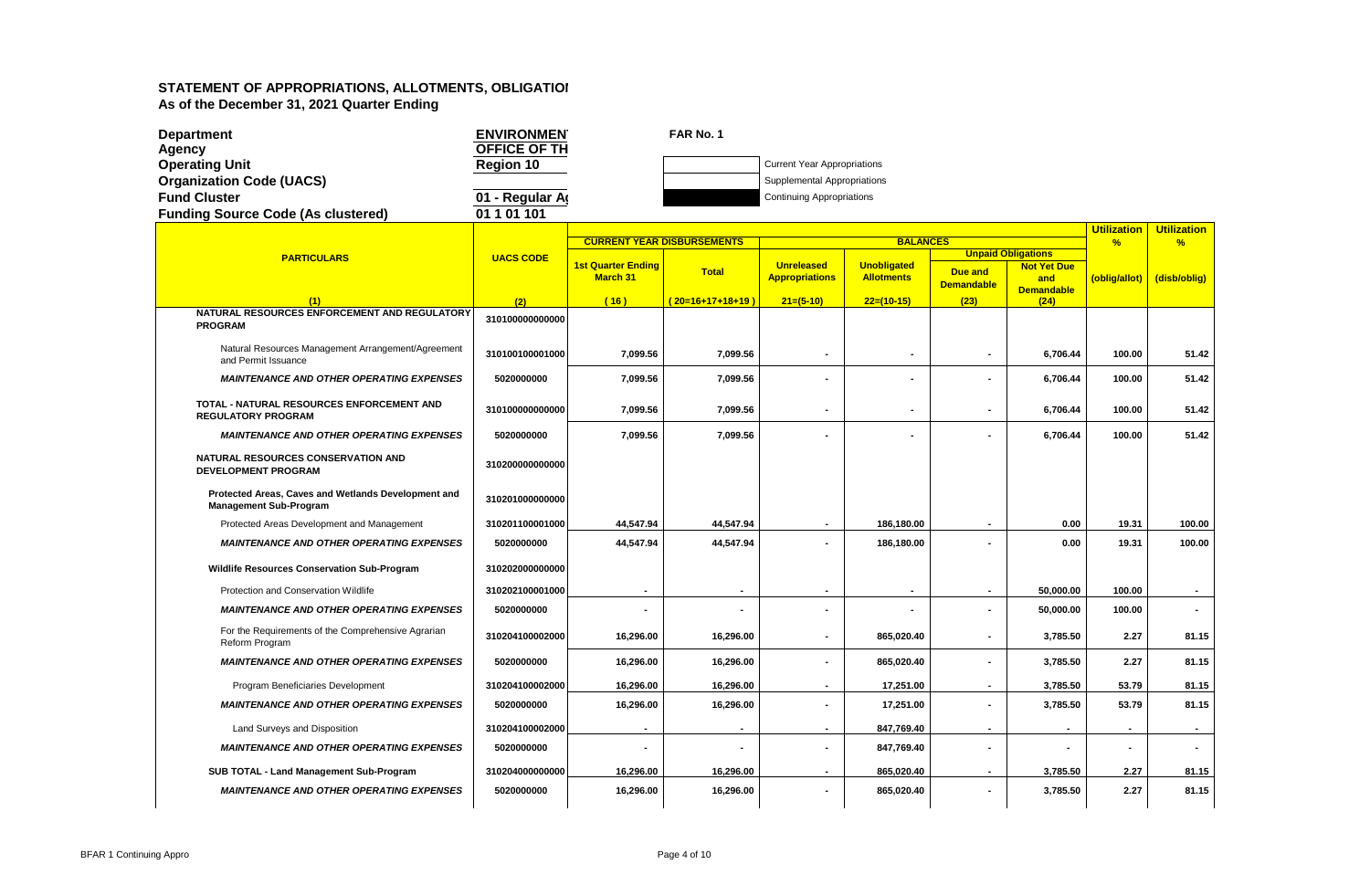| <b>Department</b>                                                                                  |                                |                                            | <b>ENVIRONMENT AND NATURAL RESOURCES</b>                                |                                          |                              |                                                             |                   |                                            |                                            |                                       |                    |
|----------------------------------------------------------------------------------------------------|--------------------------------|--------------------------------------------|-------------------------------------------------------------------------|------------------------------------------|------------------------------|-------------------------------------------------------------|-------------------|--------------------------------------------|--------------------------------------------|---------------------------------------|--------------------|
| Agency                                                                                             | <b>OFFICE OF THE SECRETARY</b> |                                            |                                                                         |                                          |                              |                                                             |                   |                                            |                                            |                                       |                    |
| <b>Operating Unit</b>                                                                              | Region 10                      |                                            |                                                                         |                                          |                              |                                                             |                   |                                            |                                            |                                       |                    |
| <b>Organization Code (UACS)</b>                                                                    |                                |                                            |                                                                         |                                          |                              |                                                             |                   |                                            |                                            |                                       |                    |
| <b>Fund Cluster</b>                                                                                | 01 - Regular Agency Fund       |                                            |                                                                         |                                          |                              |                                                             |                   |                                            |                                            |                                       |                    |
| <b>Funding Source Code (As clustered)</b>                                                          | 01101101                       |                                            |                                                                         |                                          |                              |                                                             |                   |                                            |                                            |                                       |                    |
|                                                                                                    |                                |                                            |                                                                         |                                          |                              |                                                             |                   |                                            |                                            | TOTAL                                 |                    |
| <b>PARTICULARS</b>                                                                                 |                                |                                            | <b>APPROPRIATIONS</b>                                                   |                                          |                              |                                                             | <b>ALLOTMENTS</b> |                                            |                                            | <b>CURRENT YEAR OBLIGATIONS</b>       |                    |
|                                                                                                    | <b>UACS CODE</b>               | <b>Authorized</b><br><b>Appropriations</b> | <b>Adjustments</b><br><b>Transfer (To) From</b><br><b>Realignment</b> ) | <b>Adjusted</b><br><b>Appropriations</b> | <b>Allotment</b><br>Received | <b>Adjustments</b><br>(Withdrawals,<br><b>Realignment</b> ) | (Transfer To)     | <b>Transfer From</b>                       | <b>Adjusted Total</b><br><b>Allotments</b> | 1st Quarter Ending<br><b>March 31</b> | <b>Total</b>       |
| (1)                                                                                                | (2)                            | (3)                                        | (4)                                                                     | $5=(3+4)$                                | (6)                          | (7)                                                         | (8)               | (9)                                        | $10=[(6+(-)7)-8+9]$                        | (11)                                  | $(15=11+12+13+14)$ |
| Forest and Watershed Management Sub-Program                                                        | 310205000000000                |                                            |                                                                         |                                          |                              |                                                             |                   |                                            |                                            |                                       |                    |
| Forest Development, Rehabilitation and Maintenance and<br>Protection                               | 310205100001000                | $\blacksquare$                             | 10,260.00                                                               | 10,260.00                                | 10,260.00                    | $\blacksquare$                                              | $\blacksquare$    | $\blacksquare$                             | 10,260.00                                  | $\blacksquare$                        |                    |
| <b>CAPITAL OUTLAYS</b>                                                                             | 5060000000                     |                                            | 10,260.00                                                               | 10,260.00                                | 10,260.00                    |                                                             |                   |                                            | 10,260.00                                  |                                       |                    |
| Soil Conservation and Watershed Management including<br>River Basin and Management and Development | 310205100002000                | $\blacksquare$                             | 157,967.07                                                              | 157,967.07                               | 157,967.07                   | $\blacksquare$                                              | $\blacksquare$    | $\blacksquare$                             | 157,967.07                                 | 110,702.33                            | 110,702.33         |
|                                                                                                    |                                |                                            |                                                                         |                                          |                              |                                                             |                   |                                            |                                            |                                       |                    |
| SUB TOTAL - Forest and Watershed Management Sub-<br>Program                                        | 310205000000000                | $\blacksquare$                             | 168,227.07                                                              | 168.227.07                               | 168,227.07                   | $\blacksquare$                                              |                   | $\blacksquare$                             | 168.227.07                                 | 110,702.33                            | 110,702.33         |
| <b>MAINTENANCE AND OTHER OPERATING EXPENSES</b><br><b>CAPITAL OUTLAYS</b>                          | 5020000000<br>5060000000       | ٠                                          | 145,967.07<br>22,260.00                                                 | 145,967.07<br>22,260.00                  | 145,967.07<br>22,260.00      | $\overline{\phantom{0}}$                                    |                   | $\overline{\phantom{0}}$<br>٠              | 145,967.07<br>22,260.00                    | 110,702.33                            | 110,702.33         |
| TOTAL - NATURAL RESOURCES CONSERVATION AND<br><b>DEVELOPMENT PROGRAM</b>                           | 310200000000000                | $\blacksquare$                             | 1,334,056.91                                                            | 1,334,056.91                             | 1,334,056.91                 |                                                             |                   | $\blacksquare$                             | 1,334,056.91                               | 225,331.77                            | 225,331.77         |
| <b>MAINTENANCE AND OTHER OPERATING EXPENSES</b><br><b>CAPITAL OUTLAYS</b>                          | 5020000000<br>5060000000       | ٠<br>$\blacksquare$                        | 1,311,796.91<br>22.260.00                                               | 1,311,796.91<br>22.260.00                | 1,311,796.91<br>22,260.00    | $\blacksquare$                                              |                   | $\blacksquare$<br>$\blacksquare$           | 1,311,796.91<br>22,260.00                  | 225,331.77                            | 225,331.77         |
| TOTAL - NATURAL RESOURCES SUSTAINABLY MANAGED                                                      | 310000000000000                |                                            | 1,347,862.91                                                            | 1,347,862.91                             | 1,347,862.91                 |                                                             |                   |                                            | 1,347,862.91                               | 239,137.77                            | 239,137.77         |
| <b>MAINTENANCE AND OTHER OPERATING EXPENSES</b><br><b>CAPITAL OUTLAYS</b>                          | 5020000000<br>5060000000       | $\blacksquare$                             | 1,325,602.91<br>22,260.00                                               | 1,325,602.91<br>22,260.00                | 1,325,602.91<br>22,260.00    | $\blacksquare$                                              |                   | $\overline{\phantom{a}}$<br>$\blacksquare$ | 1,325,602.91<br>22,260.00                  | 239,137.77                            | 239,137.77         |
| ADAPTIVE CAPACITIES OF HUMAN COMMUNITIES AND<br>003<br><b>NATURAL SYSTEMS IMPROVED</b>             | 320000000000000                |                                            |                                                                         |                                          |                              |                                                             |                   |                                            |                                            |                                       |                    |
| ENVIRONMENTAL AND NATURAL RESOURCES RESILIENCY<br><b>PROGRAM</b>                                   | 320300000000000                |                                            |                                                                         |                                          |                              |                                                             |                   |                                            |                                            |                                       |                    |
| <b>Natural Resources Assessment</b>                                                                | 320300100001000                | $\blacksquare$                             | $\blacksquare$                                                          | $\blacksquare$                           | $\overline{\phantom{a}}$     | $\blacksquare$                                              | $\blacksquare$    | $\blacksquare$                             |                                            | $\sim$                                |                    |
| <b>SUB-TOTAL, OPERATIONS</b>                                                                       | 300000000000000                | $\sim$                                     | 1,347,862.91                                                            | 1,347,862.91                             | 1,347,862.91                 | $\sim$                                                      |                   | $\overline{\phantom{a}}$                   | 1,347,862.91                               | 239,137.77                            | 239,137.77         |
| <b>MAINTENANCE AND OTHER OPERATING EXPENSES</b><br><b>CAPITAL OUTLAYS</b>                          | 5020000000<br>5060000000       | ٠<br>$\blacksquare$                        | 1,325,602.91<br>22,260.00                                               | 1,325,602.91<br>22,260.00                | 1,325,602.91<br>22,260.00    | $\blacksquare$                                              |                   | $\blacksquare$                             | 1,325,602.91<br>22,260.00                  | 239,137.77                            | 239,137.77         |
|                                                                                                    |                                |                                            |                                                                         |                                          |                              |                                                             |                   |                                            |                                            |                                       |                    |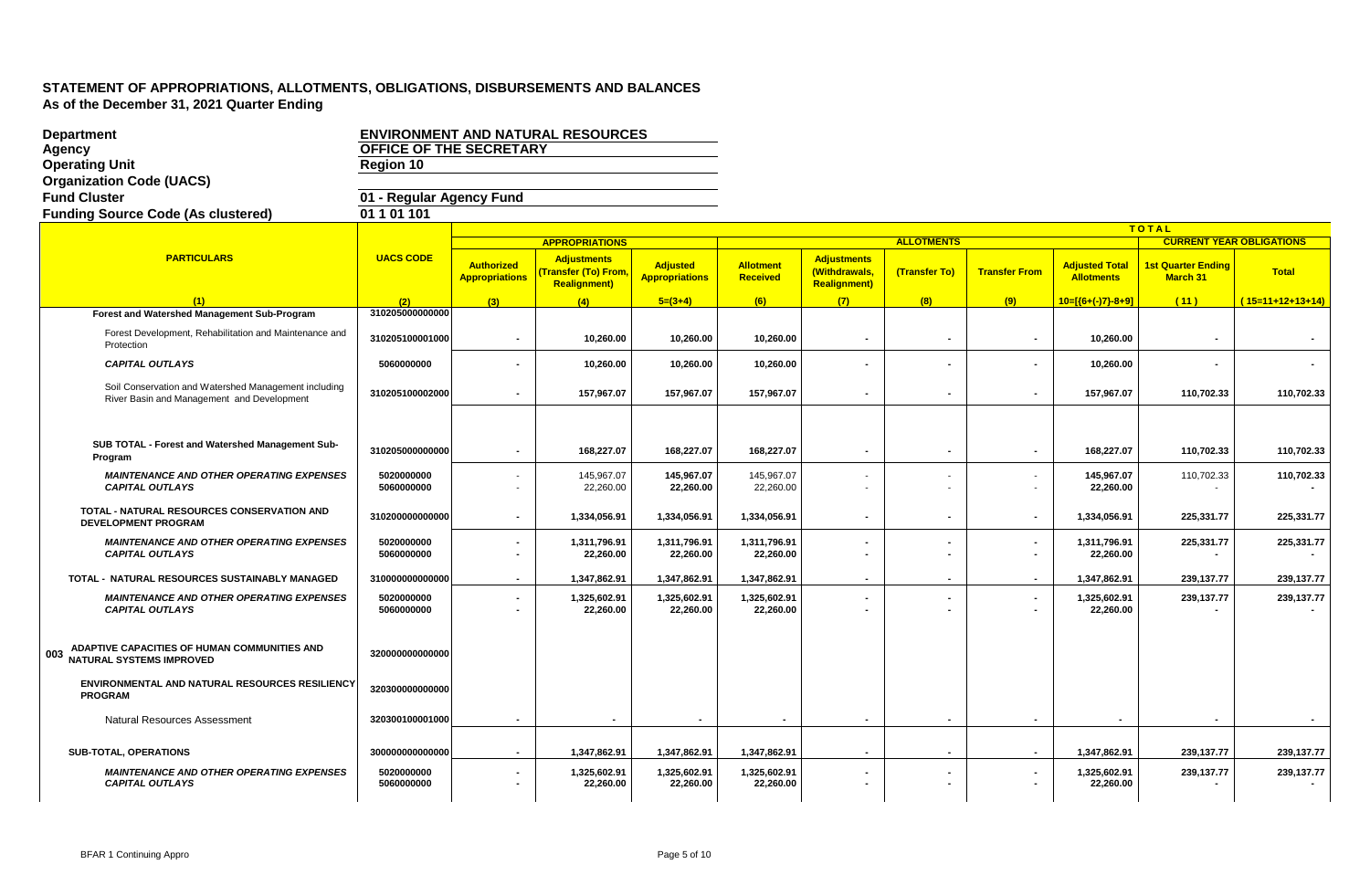| <b>Department</b>                                                                                  | <b>ENVIRONMEN</b>        |                                              | FAR No. 1                         |                                            |                                         |                                     |                           |                    |                          |
|----------------------------------------------------------------------------------------------------|--------------------------|----------------------------------------------|-----------------------------------|--------------------------------------------|-----------------------------------------|-------------------------------------|---------------------------|--------------------|--------------------------|
| Agency                                                                                             | OFFICE OF TH             |                                              |                                   |                                            |                                         |                                     |                           |                    |                          |
| <b>Operating Unit</b>                                                                              | <b>Region 10</b>         |                                              |                                   | <b>Current Year Appropriations</b>         |                                         |                                     |                           |                    |                          |
| <b>Organization Code (UACS)</b>                                                                    |                          |                                              |                                   | Supplemental Appropriations                |                                         |                                     |                           |                    |                          |
| <b>Fund Cluster</b>                                                                                | 01 - Regular A           |                                              |                                   | <b>Continuing Appropriations</b>           |                                         |                                     |                           |                    |                          |
| <b>Funding Source Code (As clustered)</b>                                                          | 01 1 01 1 01             |                                              |                                   |                                            |                                         |                                     |                           |                    |                          |
|                                                                                                    |                          |                                              |                                   |                                            |                                         |                                     |                           | <b>Utilization</b> | <b>Utilization</b>       |
|                                                                                                    |                          |                                              | <b>CURRENT YEAR DISBURSEMENTS</b> |                                            | <b>BALANCES</b>                         |                                     | <b>Unpaid Obligations</b> | $\frac{9}{6}$      | %                        |
| <b>PARTICULARS</b>                                                                                 | <b>UACS CODE</b>         | <b>1st Quarter Ending</b><br><b>March 31</b> | <b>Total</b>                      | <b>Unreleased</b><br><b>Appropriations</b> | <b>Unobligated</b><br><b>Allotments</b> | <b>Due and</b><br><b>Demandable</b> | <b>Not Yet Due</b><br>and | (oblig/allot)      | (disb/oblig)             |
| (1)                                                                                                | (2)                      | (16)                                         | (20=16+17+18+19)                  | $21=(5-10)$                                | $22=(10-15)$                            | (23)                                | <b>Demandable</b><br>(24) |                    |                          |
| Forest and Watershed Management Sub-Program                                                        | 310205000000000          |                                              |                                   |                                            |                                         |                                     |                           |                    |                          |
| Forest Development, Rehabilitation and Maintenance and<br>Protection                               | 310205100001000          |                                              |                                   | $\blacksquare$                             | 10,260.00                               |                                     | $\blacksquare$            |                    |                          |
| <b>CAPITAL OUTLAYS</b>                                                                             | 5060000000               |                                              |                                   |                                            | 10,260.00                               |                                     |                           |                    |                          |
| Soil Conservation and Watershed Management including<br>River Basin and Management and Development | 310205100002000          | 40,169.31                                    | 40,169.31                         | $\blacksquare$                             | 47,264.74                               |                                     | 70,533.02                 | 70.08              | 36.29                    |
|                                                                                                    |                          |                                              |                                   |                                            |                                         |                                     |                           |                    |                          |
| SUB TOTAL - Forest and Watershed Management Sub-<br>Program                                        | 310205000000000          | 40,169.31                                    | 40,169.31                         | $\blacksquare$                             | 57,524.74                               | $\blacksquare$                      | 70.533.02                 | 65.81              | 36.29                    |
| <b>MAINTENANCE AND OTHER OPERATING EXPENSES</b><br><b>CAPITAL OUTLAYS</b>                          | 5020000000<br>5060000000 | 40,169.31                                    | 40,169.31                         | $\ddot{\phantom{a}}$                       | 35,264.74<br>22,260.00                  |                                     | 70,533.02                 | 75.84              | 36.29                    |
| TOTAL - NATURAL RESOURCES CONSERVATION AND<br><b>DEVELOPMENT PROGRAM</b>                           | 310200000000000          | 101,013.25                                   | 101,013.25                        |                                            | 1,108,725.14                            | $\blacksquare$                      | 124,318.52                | 16.89              | 44.83                    |
| <b>MAINTENANCE AND OTHER OPERATING EXPENSES</b><br><b>CAPITAL OUTLAYS</b>                          | 5020000000<br>5060000000 | 101,013.25                                   | 101,013.25                        | $\blacksquare$                             | 1,086,465.14<br>22,260.00               |                                     | 124,318.52                | 17.18              | 44.83                    |
| TOTAL - NATURAL RESOURCES SUSTAINABLY MANAGED                                                      | 310000000000000          | 108,112.81                                   | 108,112.81                        |                                            | 1,108,725.14                            |                                     | 131,024.96                | 17.74              | 45.21                    |
| <b>MAINTENANCE AND OTHER OPERATING EXPENSES</b><br><b>CAPITAL OUTLAYS</b>                          | 5020000000<br>5060000000 | 108,112.81                                   | 108,112.81                        | $\blacksquare$                             | 1,086,465.14<br>22,260.00               |                                     | 131,024.96                | 18.04              | 45.21                    |
| ADAPTIVE CAPACITIES OF HUMAN COMMUNITIES AND<br>003<br>NATURAL SYSTEMS IMPROVED                    | 320000000000000          |                                              |                                   |                                            |                                         |                                     |                           |                    |                          |
| ENVIRONMENTAL AND NATURAL RESOURCES RESILIENCY<br><b>PROGRAM</b>                                   | 320300000000000          |                                              |                                   |                                            |                                         |                                     |                           |                    |                          |
| <b>Natural Resources Assessment</b>                                                                | 320300100001000          | $\overline{\phantom{a}}$                     |                                   |                                            |                                         | $\overline{\phantom{a}}$            | $\overline{\phantom{a}}$  | $\blacksquare$     | $\overline{\phantom{a}}$ |
| SUB-TOTAL, OPERATIONS                                                                              | 300000000000000          | 108,112.81                                   | 108,112.81                        | $\blacksquare$                             | 1,108,725.14                            |                                     | 131,024.96                | 17.74              | 45.21                    |
| <b>MAINTENANCE AND OTHER OPERATING EXPENSES</b><br><b>CAPITAL OUTLAYS</b>                          | 5020000000<br>5060000000 | 108,112.81                                   | 108,112.81                        |                                            | 1,086,465.14<br>22,260.00               |                                     | 131,024.96                | 18.04              | 45.21                    |
|                                                                                                    |                          |                                              |                                   |                                            |                                         |                                     |                           |                    |                          |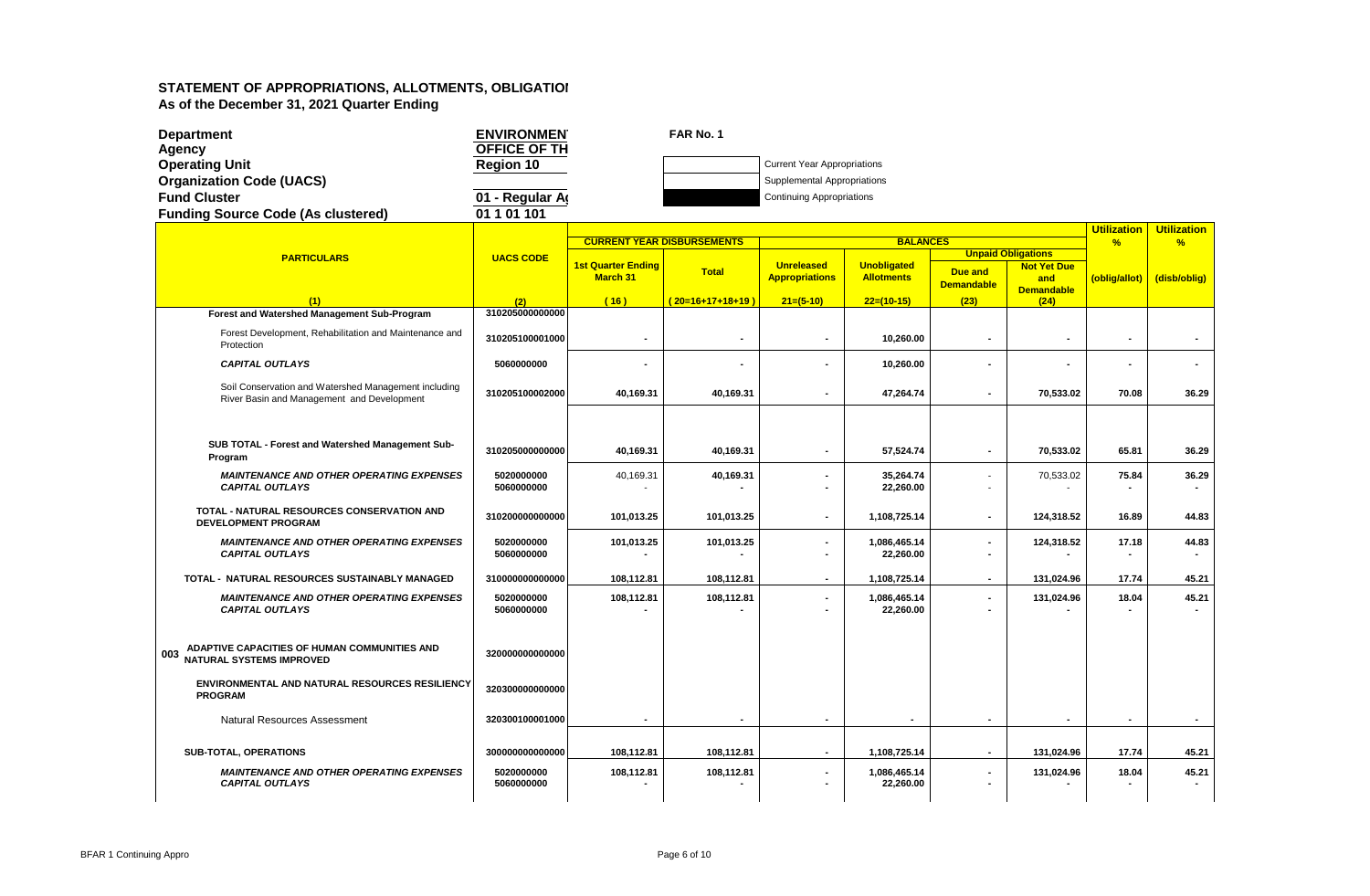|     | <b>Department</b>                                                                                      |                                        |                                            | <b>ENVIRONMENT AND NATURAL RESOURCES</b>                                |                                          |                                     |                                                            |                                            |                                                 |                                            |                                              |                                 |
|-----|--------------------------------------------------------------------------------------------------------|----------------------------------------|--------------------------------------------|-------------------------------------------------------------------------|------------------------------------------|-------------------------------------|------------------------------------------------------------|--------------------------------------------|-------------------------------------------------|--------------------------------------------|----------------------------------------------|---------------------------------|
|     | <b>Agency</b>                                                                                          | OFFICE OF THE SECRETARY                |                                            |                                                                         |                                          |                                     |                                                            |                                            |                                                 |                                            |                                              |                                 |
|     | <b>Operating Unit</b>                                                                                  | <b>Region 10</b>                       |                                            |                                                                         |                                          |                                     |                                                            |                                            |                                                 |                                            |                                              |                                 |
|     | <b>Organization Code (UACS)</b>                                                                        |                                        |                                            |                                                                         |                                          |                                     |                                                            |                                            |                                                 |                                            |                                              |                                 |
|     | <b>Fund Cluster</b>                                                                                    | 01 - Regular Agency Fund               |                                            |                                                                         |                                          |                                     |                                                            |                                            |                                                 |                                            |                                              |                                 |
|     | <b>Funding Source Code (As clustered)</b>                                                              | $01\overline{101}101$                  |                                            |                                                                         |                                          |                                     |                                                            |                                            |                                                 |                                            |                                              |                                 |
|     |                                                                                                        |                                        |                                            |                                                                         |                                          |                                     |                                                            |                                            |                                                 |                                            | <b>TOTAL</b>                                 |                                 |
|     |                                                                                                        |                                        |                                            | <b>APPROPRIATIONS</b>                                                   |                                          |                                     |                                                            | <b>ALLOTMENTS</b>                          |                                                 |                                            |                                              | <b>CURRENT YEAR OBLIGATIONS</b> |
|     | <b>PARTICULARS</b>                                                                                     | <b>UACS CODE</b>                       | <b>Authorized</b><br><b>Appropriations</b> | <b>Adjustments</b><br><b>Transfer (To) From,</b><br><b>Realignment)</b> | <b>Adjusted</b><br><b>Appropriations</b> | <b>Allotment</b><br><b>Received</b> | <b>Adjustments</b><br>(Withdrawals,<br><b>Realignment)</b> | (Transfer To)                              | <b>Transfer From</b>                            | <b>Adjusted Total</b><br><b>Allotments</b> | <b>1st Quarter Ending</b><br><b>March 31</b> | <b>Total</b>                    |
|     | (1)                                                                                                    | (2)                                    | (3)                                        | (4)                                                                     | $5=(3+4)$                                | (6)                                 | (7)                                                        | (8)                                        | (9)                                             | $10=[(6+(-7)-8+9)]$                        | (11)                                         | $(15=11+12+13+14)$              |
|     | A. AGENCY SPECIFIC BUDGET/AUTOMATIC<br><b>APPROPRIATIONS (RLIP)</b>                                    | 101 101 / 104 102                      | $\sim$                                     | 2,367,688.70                                                            | 2,367,688.70                             | 2,367,688.70                        |                                                            | $\blacksquare$                             |                                                 | 2,367,688.70                               | 762,389.41                                   | 762,389.41                      |
|     | <b>MAINTENANCE AND OTHER OPERATING EXPENSES</b><br><b>CAPITAL OUTLAYS</b><br><b>FINANCIAL EXPENSES</b> | 5020000000<br>5060000000<br>5030000000 | $\blacksquare$<br>$\blacksquare$<br>$\sim$ | 2,186,228.70<br>181,460.00                                              | 2,186,228.70<br>181,460.00               | 2,186,228.70<br>181,460.00          | $\blacksquare$<br>$\blacksquare$<br>$\blacksquare$         | $\blacksquare$<br>$\blacksquare$<br>$\sim$ | ٠<br>$\overline{\phantom{a}}$<br>$\blacksquare$ | 2,186,228.70<br>181,460.00                 | 605,499.41<br>156,890.00                     | 605,499.41<br>156,890.00        |
|     | <b>B. SPECIAL PURPOSE FUNDS / AUTOMATIC</b><br><b>APPROPRIATIONS</b>                                   |                                        |                                            |                                                                         |                                          |                                     |                                                            |                                            |                                                 |                                            |                                              |                                 |
|     | Pension and Gratuity Fund - For Payment of Retirement &<br><b>Terminal Leave Benefits</b>              | 101 407                                |                                            | $\blacksquare$                                                          | $\blacksquare$                           | $\sim$                              |                                                            | $\blacksquare$                             | $\blacksquare$                                  | $\blacksquare$                             | $\blacksquare$                               |                                 |
| 2.  | Pension and Gratuity Fund - For Payment of Monetization of<br><b>Leave Credits</b>                     | 101 407                                | $\blacksquare$                             | $\blacksquare$                                                          | $\sim$                                   | $\sim$                              | $\overline{\phantom{0}}$                                   | $\blacksquare$                             | $\qquad \qquad \blacksquare$                    | $\blacksquare$                             | $\blacksquare$                               |                                 |
| ΙЗ. | Miscellaneous Personnel Benefits Fund (MPBF) - Additional PS<br><b>Requirements</b>                    | 101 406                                | $\blacksquare$                             | $\blacksquare$                                                          | $\blacksquare$                           | $\blacksquare$                      |                                                            | $\blacksquare$                             | $\blacksquare$                                  | $\blacksquare$                             | $\blacksquare$                               |                                 |
|     | Miscellaneous Personnel Benefits Fund (MPBF) - Performance<br><b>Based Bonus</b>                       | 101 406                                | $\blacksquare$                             | $\blacksquare$                                                          | $\blacksquare$                           | $\blacksquare$                      |                                                            | $\blacksquare$                             | $\blacksquare$                                  | $\blacksquare$                             | $\blacksquare$                               |                                 |
| 5.  | Miscellaneous Personnel Benefits Fund (MPBF) - Service<br><b>Recognition Incentive (SRI)</b>           | 101 406                                | $\blacksquare$                             | $\sim$                                                                  | $\blacksquare$                           | $\sim$                              | $\blacksquare$                                             | $\blacksquare$                             | ٠                                               | $\blacksquare$                             | $\blacksquare$                               |                                 |
| 6.  | National Disaster Risk Reduction and Management Fund -<br><b>Calamity Fund</b>                         | 101 401                                | $\blacksquare$                             | $\sim$                                                                  | $\blacksquare$                           | $\sim$                              | $\blacksquare$                                             | $\blacksquare$                             | ۰                                               | $\blacksquare$                             | $\blacksquare$                               |                                 |
| 7.  | <b>Contingent Fund</b>                                                                                 | 101 402                                | $\sim$                                     | $\sim$                                                                  | $\sim$                                   | $\sim$                              | $\sim$                                                     | $\sim$                                     | $\blacksquare$                                  | $\sim$                                     | $\sim$                                       |                                 |
| 8.  | <b>International Commitments</b>                                                                       | 101 405                                | $\sim$                                     | $\Delta$                                                                | $\sim$                                   | $\sim$                              | $\sim$                                                     | $\sim$                                     | $\sim$                                          | $\sim$                                     | $\sim$                                       |                                 |
| 9.  | <b>Overall Savings</b>                                                                                 |                                        | $\blacksquare$                             | $\sim$                                                                  | $\sim$                                   | $\sim$                              | $\sim$                                                     | $\blacksquare$                             | $\blacksquare$                                  | $\sim$                                     | $\blacksquare$                               |                                 |
| 10. | Custom Duties and Taxes, including tax expenditures (<br><b>Automatic Appropriations)</b>              | 104 405                                | $\blacksquare$                             | $\blacksquare$                                                          | $\blacksquare$                           | $\blacksquare$                      |                                                            | $\blacksquare$                             | $\blacksquare$                                  | $\blacksquare$                             | $\blacksquare$                               |                                 |
|     | TOTAL SPECIAL PURPOSE FUNDS / AUTOMATIC<br><b>APPROPRIATIONS</b>                                       |                                        | $\blacksquare$                             | $\blacksquare$                                                          | $\blacksquare$                           | $\blacksquare$                      |                                                            | $\blacksquare$                             | ۰                                               |                                            | $\blacksquare$                               |                                 |
|     |                                                                                                        |                                        |                                            |                                                                         |                                          |                                     |                                                            |                                            |                                                 |                                            |                                              |                                 |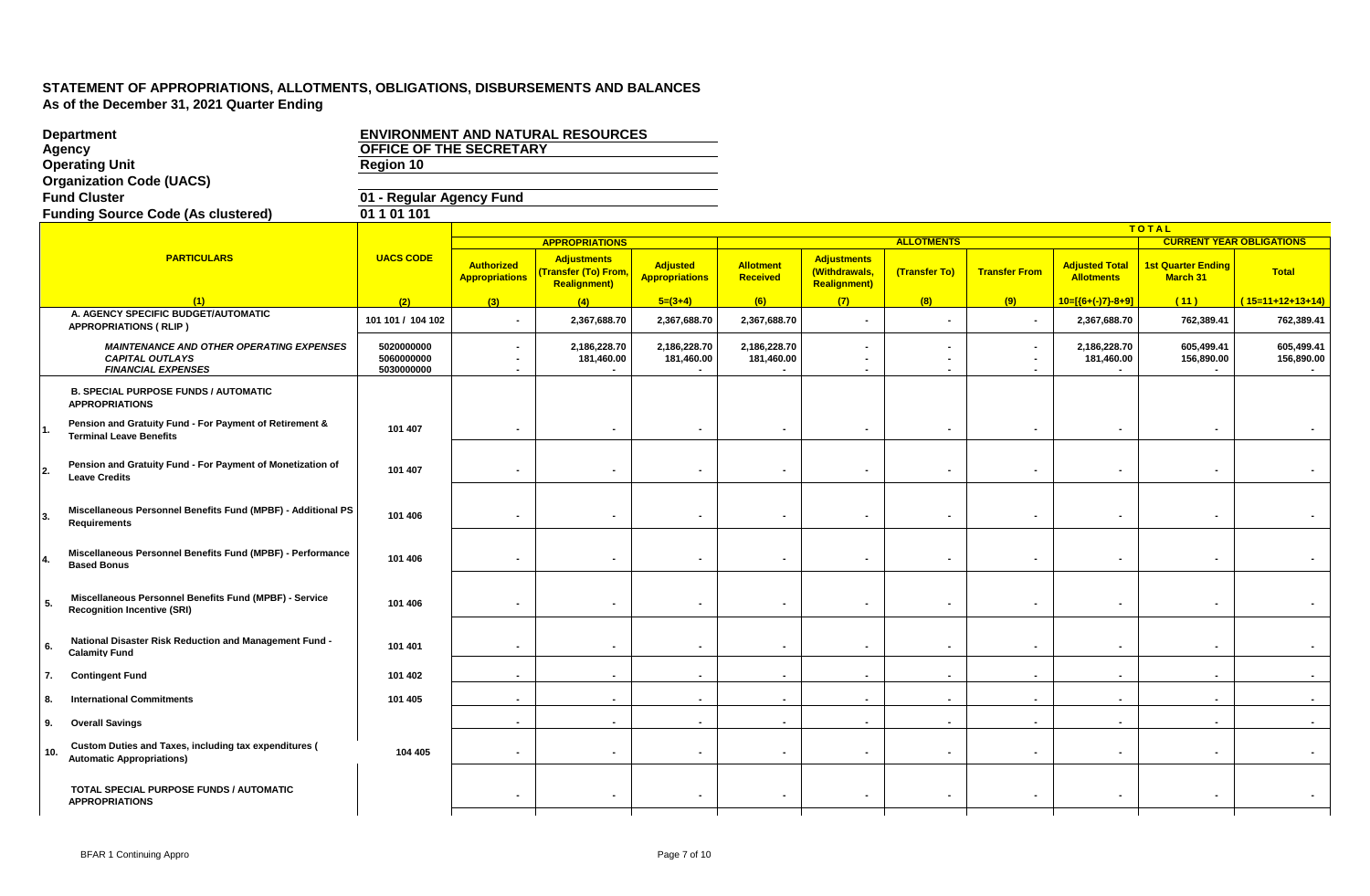|     | <b>Department</b>                                                                            | <b>ENVIRONMEN</b>        |                           | FAR No. 1                         |                                    |                          |                                     |                                                 |                    |                    |
|-----|----------------------------------------------------------------------------------------------|--------------------------|---------------------------|-----------------------------------|------------------------------------|--------------------------|-------------------------------------|-------------------------------------------------|--------------------|--------------------|
|     | Agency                                                                                       | OFFICE OF TH             |                           |                                   |                                    |                          |                                     |                                                 |                    |                    |
|     | <b>Operating Unit</b>                                                                        | <b>Region 10</b>         |                           |                                   | <b>Current Year Appropriations</b> |                          |                                     |                                                 |                    |                    |
|     | <b>Organization Code (UACS)</b>                                                              |                          |                           |                                   | Supplemental Appropriations        |                          |                                     |                                                 |                    |                    |
|     | <b>Fund Cluster</b>                                                                          | 01 - Regular A           |                           |                                   | <b>Continuing Appropriations</b>   |                          |                                     |                                                 |                    |                    |
|     | <b>Funding Source Code (As clustered)</b>                                                    | 01 1 01 101              |                           |                                   |                                    |                          |                                     |                                                 |                    |                    |
|     |                                                                                              |                          |                           |                                   |                                    |                          |                                     |                                                 | <b>Utilization</b> | <b>Utilization</b> |
|     |                                                                                              |                          |                           | <b>CURRENT YEAR DISBURSEMENTS</b> |                                    | <b>BALANCES</b>          |                                     |                                                 | $\frac{9}{6}$      | %                  |
|     | <b>PARTICULARS</b>                                                                           | <b>UACS CODE</b>         | <b>1st Quarter Ending</b> |                                   | <b>Unreleased</b>                  | <b>Unobligated</b>       |                                     | <b>Unpaid Obligations</b><br><b>Not Yet Due</b> |                    |                    |
|     |                                                                                              |                          | March 31                  | <b>Total</b>                      | <b>Appropriations</b>              | <b>Allotments</b>        | <b>Due and</b><br><b>Demandable</b> | and                                             | (oblig/allot)      | (disb/oblig)       |
|     |                                                                                              |                          |                           |                                   |                                    |                          |                                     | <b>Demandable</b>                               |                    |                    |
|     | (1)<br>A. AGENCY SPECIFIC BUDGET/AUTOMATIC                                                   | (2)                      | (16)                      | $(20=16+17+18+19)$                | $21=(5-10)$                        | $22=(10-15)$             | (23)                                | (24)                                            |                    |                    |
|     | <b>APPROPRIATIONS (RLIP)</b>                                                                 | 101 101 / 104 102        | 423,394.11                | 423,394.11                        | $\tilde{\phantom{a}}$              | 1,605,299.29             | $\sim$                              | 338,995.30                                      | 32.20              | 55.54              |
|     | <b>MAINTENANCE AND OTHER OPERATING EXPENSES</b>                                              | 5020000000               | 273,521.97                | 273,521.97                        | $\blacksquare$                     | 1,580,729.29             |                                     | 331,977.44                                      | 27.70              | 45.17              |
|     | <b>CAPITAL OUTLAYS</b><br><b>FINANCIAL EXPENSES</b>                                          | 5060000000<br>5030000000 | 149,872.14                | 149,872.14                        | $\blacksquare$                     | 24,570.00                |                                     | 7,017.86                                        | 86.46              | 95.53              |
|     |                                                                                              |                          |                           |                                   |                                    |                          |                                     |                                                 |                    |                    |
|     | <b>B. SPECIAL PURPOSE FUNDS / AUTOMATIC</b><br><b>APPROPRIATIONS</b>                         |                          |                           |                                   |                                    |                          |                                     |                                                 |                    |                    |
| 11. | Pension and Gratuity Fund - For Payment of Retirement &<br><b>Terminal Leave Benefits</b>    | 101 407                  | $\blacksquare$            |                                   | $\blacksquare$                     | $\blacksquare$           |                                     |                                                 |                    |                    |
|     |                                                                                              |                          |                           |                                   |                                    |                          |                                     |                                                 |                    |                    |
|     | Pension and Gratuity Fund - For Payment of Monetization of                                   |                          |                           |                                   |                                    |                          |                                     |                                                 |                    |                    |
| 2.  | <b>Leave Credits</b>                                                                         | 101 407                  | $\blacksquare$            |                                   | $\blacksquare$                     | $\blacksquare$           |                                     | $\blacksquare$                                  | $\blacksquare$     |                    |
|     |                                                                                              |                          |                           |                                   |                                    |                          |                                     |                                                 |                    |                    |
|     | Miscellaneous Personnel Benefits Fund (MPBF) - Additional PS                                 |                          |                           |                                   |                                    |                          |                                     |                                                 |                    |                    |
| 3.  | <b>Requirements</b>                                                                          | 101 406                  |                           |                                   |                                    |                          |                                     |                                                 |                    |                    |
|     |                                                                                              |                          |                           |                                   |                                    |                          |                                     |                                                 |                    |                    |
| 4.  | Miscellaneous Personnel Benefits Fund (MPBF) - Performance                                   | 101 406                  | $\blacksquare$            |                                   |                                    |                          |                                     |                                                 |                    |                    |
|     | <b>Based Bonus</b>                                                                           |                          |                           |                                   |                                    |                          |                                     |                                                 |                    |                    |
|     |                                                                                              |                          |                           |                                   |                                    |                          |                                     |                                                 |                    |                    |
| -5. | Miscellaneous Personnel Benefits Fund (MPBF) - Service<br><b>Recognition Incentive (SRI)</b> | 101 406                  |                           |                                   |                                    |                          |                                     | $\blacksquare$                                  |                    |                    |
|     |                                                                                              |                          |                           |                                   |                                    |                          |                                     |                                                 |                    |                    |
|     | National Disaster Risk Reduction and Management Fund -                                       |                          |                           |                                   |                                    |                          |                                     |                                                 |                    |                    |
| 6.  | <b>Calamity Fund</b>                                                                         | 101 401                  | $\blacksquare$            | $\blacksquare$                    | $\blacksquare$                     | $\blacksquare$           | $\overline{\phantom{a}}$            | $\blacksquare$                                  | $\blacksquare$     | $\sim$             |
| 7.  | <b>Contingent Fund</b>                                                                       | 101 402                  | $\blacksquare$            | $\blacksquare$                    | $\sim$                             | $\blacksquare$           | $\sim$                              | $\sim$                                          | $\blacksquare$     | $\sim$             |
|     |                                                                                              |                          |                           |                                   |                                    |                          |                                     |                                                 |                    |                    |
| 8.  | <b>International Commitments</b>                                                             | 101 405                  |                           |                                   | $\blacksquare$                     | $\blacksquare$           |                                     | $\sim$                                          |                    |                    |
| 9.  | <b>Overall Savings</b>                                                                       |                          | $\overline{a}$            | ÷                                 | $\sim$                             | $\overline{\phantom{a}}$ |                                     | $\sim$                                          | $\sim$             | $\sim$             |
|     | <b>Custom Duties and Taxes, including tax expenditures (</b><br>10.                          | 104 405                  |                           |                                   | $\blacksquare$                     | $\blacksquare$           |                                     | $\sim$                                          | $\blacksquare$     |                    |
|     | <b>Automatic Appropriations)</b>                                                             |                          |                           |                                   |                                    |                          |                                     |                                                 |                    |                    |
|     |                                                                                              |                          |                           |                                   |                                    |                          |                                     |                                                 |                    |                    |
|     | TOTAL SPECIAL PURPOSE FUNDS / AUTOMATIC<br><b>APPROPRIATIONS</b>                             |                          |                           | $\blacksquare$                    | $\blacksquare$                     | $\blacksquare$           |                                     | $\blacksquare$                                  |                    |                    |
|     |                                                                                              |                          |                           |                                   |                                    |                          |                                     |                                                 |                    |                    |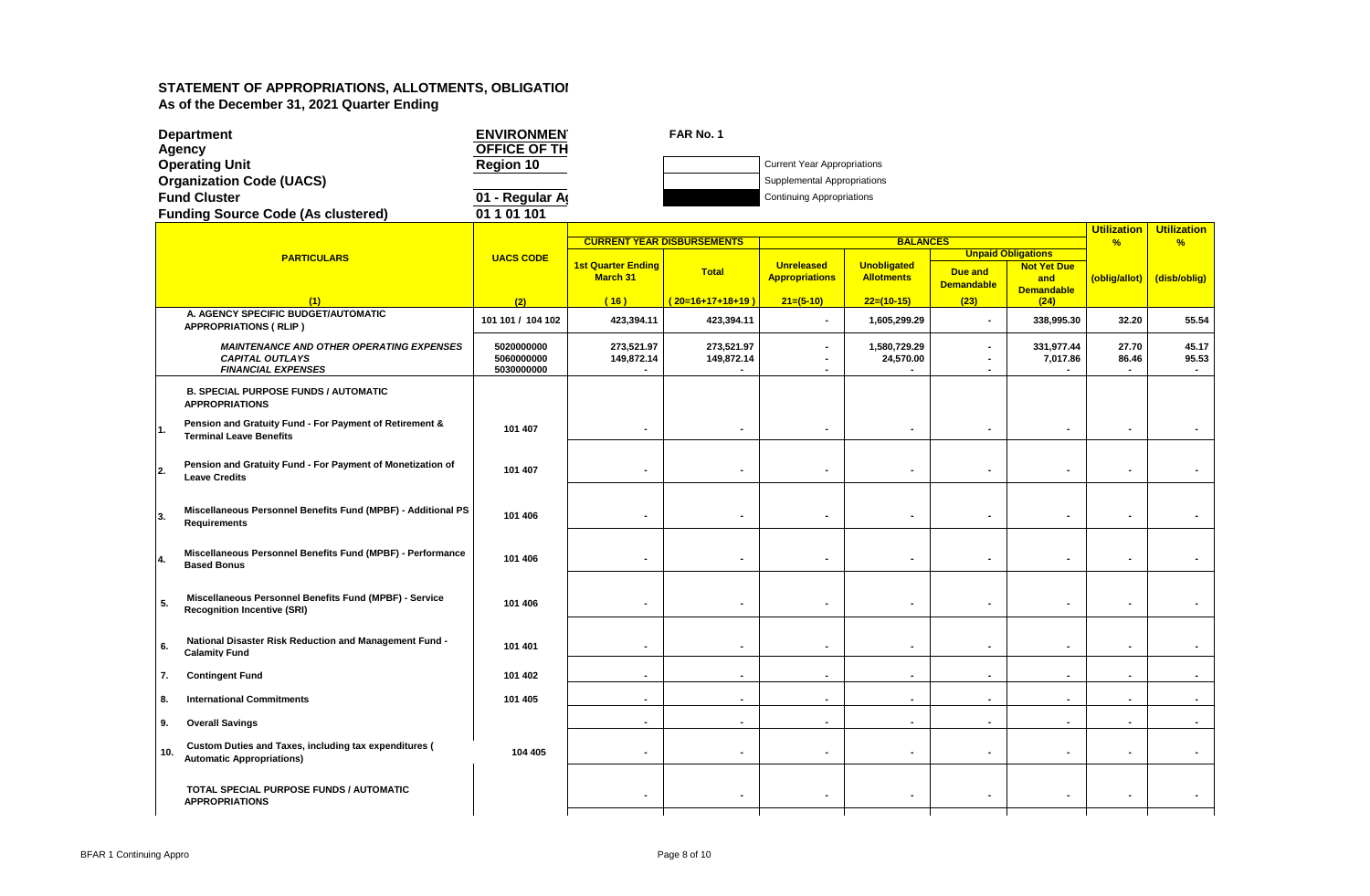| <b>Department</b>                                              | <b>ENVIRONMENT AND NATURAL RESOURCES</b> |                                            |                                                                    |                                          |                                     |                                                            |                   |                          |                                            |                                       |                    |
|----------------------------------------------------------------|------------------------------------------|--------------------------------------------|--------------------------------------------------------------------|------------------------------------------|-------------------------------------|------------------------------------------------------------|-------------------|--------------------------|--------------------------------------------|---------------------------------------|--------------------|
| Agency                                                         | OFFICE OF THE SECRETARY                  |                                            |                                                                    |                                          |                                     |                                                            |                   |                          |                                            |                                       |                    |
| <b>Operating Unit</b>                                          | Region 10                                |                                            |                                                                    |                                          |                                     |                                                            |                   |                          |                                            |                                       |                    |
| <b>Organization Code (UACS)</b>                                |                                          |                                            |                                                                    |                                          |                                     |                                                            |                   |                          |                                            |                                       |                    |
| <b>Fund Cluster</b>                                            | 01 - Regular Agency Fund                 |                                            |                                                                    |                                          |                                     |                                                            |                   |                          |                                            |                                       |                    |
| <b>Funding Source Code (As clustered)</b>                      | 01 1 01 101                              |                                            |                                                                    |                                          |                                     |                                                            |                   |                          |                                            |                                       |                    |
|                                                                |                                          |                                            |                                                                    |                                          |                                     |                                                            |                   |                          |                                            | TOTAL                                 |                    |
|                                                                |                                          |                                            | <b>APPROPRIATIONS</b>                                              |                                          |                                     |                                                            | <b>ALLOTMENTS</b> |                          |                                            | <b>CURRENT YEAR OBLIGATIONS</b>       |                    |
| <b>PARTICULARS</b>                                             | <b>UACS CODE</b>                         | <b>Authorized</b><br><b>Appropriations</b> | <b>Adjustments</b><br>(Transfer (To) From.<br><b>Realignment</b> ) | <b>Adjusted</b><br><b>Appropriations</b> | <b>Allotment</b><br><b>Received</b> | <b>Adjustments</b><br>(Withdrawals,<br><b>Realignment)</b> | (Transfer To)     | <b>Transfer From</b>     | <b>Adjusted Total</b><br><b>Allotments</b> | <b>1st Quarter Ending</b><br>March 31 | <b>Total</b>       |
| (1)                                                            | (2)                                      | (3)                                        | (4)                                                                | $5=(3+4)$                                | (6)                                 | (7)                                                        | (8)               | (9)                      | $10=[(6+(-7)-8+9)]$                        | (11)                                  | $(15=11+12+13+14)$ |
| <b>GRAND TOTAL</b>                                             |                                          | $\sim$                                     | 2,367,688.7000                                                     | 2,367,688.7000                           | 2,367,688.7000                      | $\blacksquare$                                             | $\sim$            |                          | 2,367,688.7000                             | 762,389.4100                          | 762,389.4100       |
| <b>PERSONNEL SERVICES</b><br><b>REGULAR</b>                    | 5010000000<br>5010000000                 |                                            |                                                                    |                                          |                                     |                                                            |                   |                          |                                            |                                       |                    |
| RLIP<br><b>MAINTENANCE AND OTHER OPERATING EXPENSES</b>        | 5010301000<br>5020000000                 | ۰                                          | 2,186,228.70                                                       | 2,186,228.70                             | 2,186,228.70                        |                                                            |                   |                          | 2,186,228.70                               | 605.499.41                            | 605,499.41         |
| <b>CAPITAL OUTLAYS</b>                                         | 5060000000                               |                                            | 181,460.00                                                         | 181,460.00                               | 181,460.00                          |                                                            |                   |                          | 181,460.00                                 | 156,890.00                            | 156,890.00         |
| <b>FINANCIAL EXPENSES</b>                                      | 5030000000                               | $\blacksquare$                             |                                                                    |                                          |                                     |                                                            |                   |                          |                                            |                                       |                    |
|                                                                |                                          |                                            |                                                                    |                                          |                                     |                                                            |                   |                          |                                            |                                       |                    |
| <b>GRAND TOTAL - FAR 1 A</b>                                   |                                          | $\sim$                                     | 2,367,688.70                                                       | 2,367,688.70                             | 2,367,688.70                        | $\sim$                                                     | $\sim$            | $\sim$                   | 2,367,688.70                               | 762,389.41                            | 762,389.41         |
| <b>PERSONNEL SERVICES</b>                                      | 5010000000                               |                                            |                                                                    |                                          |                                     |                                                            |                   |                          |                                            |                                       |                    |
| <b>REGULAR</b>                                                 | 5010000000                               | $\overline{\phantom{a}}$                   |                                                                    |                                          |                                     |                                                            |                   | $\sim$                   |                                            |                                       |                    |
| <b>RLIP</b><br><b>MAINTENANCE AND OTHER OPERATING EXPENSES</b> | 5010301000<br>5020000000                 |                                            | 2,186,228.70                                                       | 2,186,228.70                             | 2,186,228.70                        |                                                            |                   |                          | 2,186,228.70                               | 605,499.41                            | 605,499.41         |
| <b>CAPITAL OUTLAYS</b>                                         | 5060000000                               |                                            | 181,460.00                                                         | 181,460.00                               | 181,460.00                          |                                                            |                   |                          | 181,460.00                                 | 156,890.00                            | 156,890.00         |
| <b>FINANCIAL EXPENSES</b>                                      | 5030000000                               | $\blacksquare$                             | $\blacksquare$                                                     |                                          |                                     |                                                            | $\sim$            | $\blacksquare$           |                                            |                                       |                    |
|                                                                |                                          |                                            |                                                                    |                                          |                                     |                                                            |                   |                          |                                            |                                       |                    |
| <b>VARIANCE</b>                                                |                                          | $\sim$                                     | $\sim$                                                             | $\sim$                                   | $\sim$                              | $\sim$                                                     | $\sim$            | $\sim$                   | $\sim$                                     | $\sim$                                | $\sim$             |
| <b>PERSONNEL SERVICES</b>                                      | 5010000000                               |                                            |                                                                    | $\blacksquare$                           |                                     |                                                            |                   | $\overline{\phantom{0}}$ |                                            | $\sim$                                |                    |
| <b>REGULAR</b><br><b>RLIP</b>                                  | 5010000000<br>5010301000                 | $\sim$                                     |                                                                    |                                          |                                     |                                                            |                   | $\sim$                   |                                            |                                       |                    |
| <b>MAINTENANCE AND OTHER OPERATING EXPENSES</b>                | 5020000000                               | $\blacksquare$                             |                                                                    | $\blacksquare$<br>$\blacksquare$         |                                     |                                                            |                   |                          |                                            |                                       |                    |
| <b>CAPITAL OUTLAYS</b>                                         | 5060000000                               |                                            |                                                                    |                                          |                                     |                                                            |                   |                          |                                            |                                       |                    |
| <b>FINANCIAL EXPENSES</b>                                      | 5030000000                               |                                            |                                                                    |                                          |                                     |                                                            |                   |                          |                                            |                                       |                    |
|                                                                |                                          |                                            |                                                                    |                                          |                                     |                                                            |                   |                          |                                            |                                       |                    |